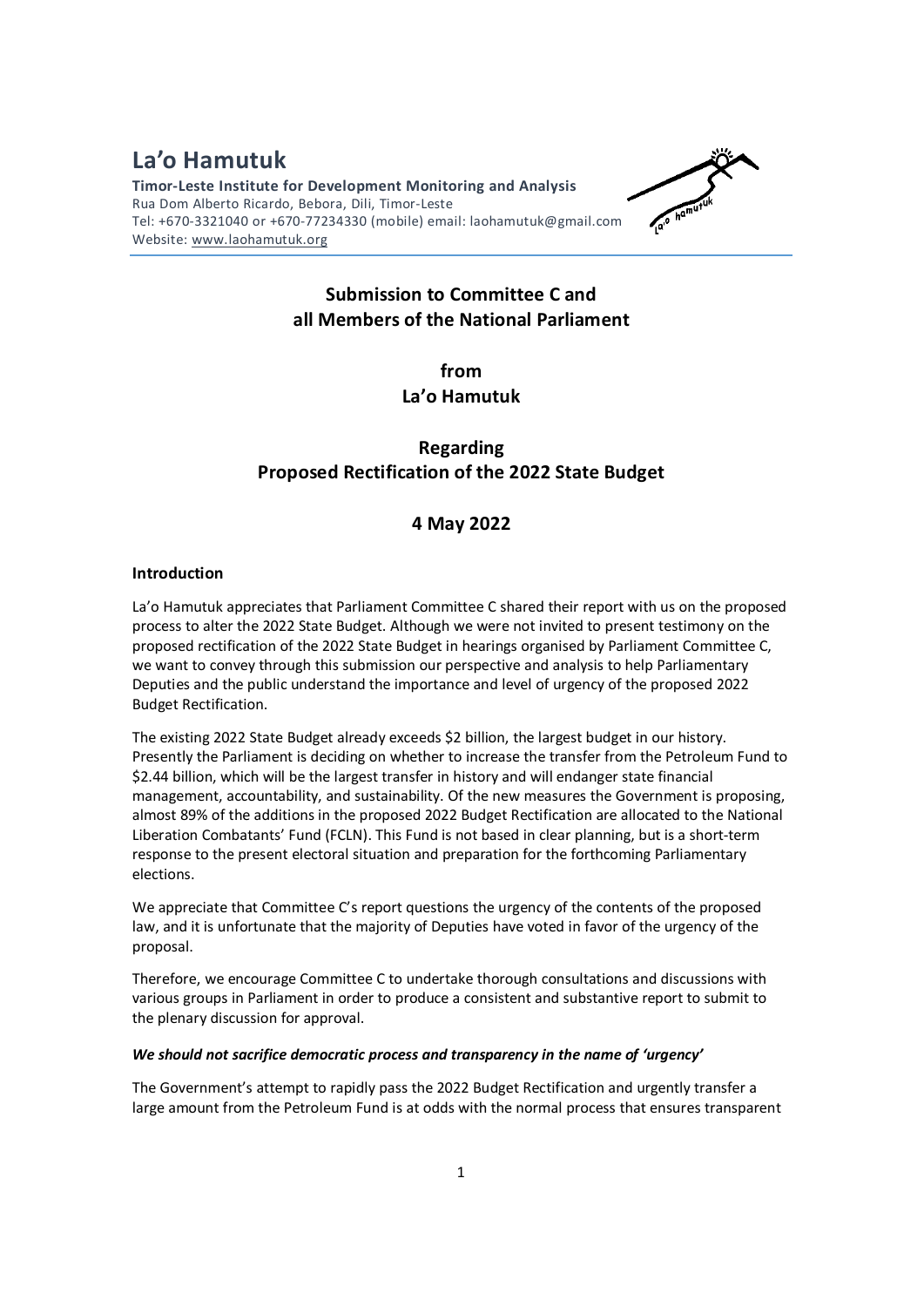and democratic principles are upheld. This situation will not facilitate thorough and substantive discussion with all relevant parties before the proposal is submitted for Parliament's approval.

In the recent Presidential election on 19 April, the majority of Timor-Leste's voters cast their ballots for Dr Ramos Horta, and the new President-Elect will begin his term as President of the Republic after being sworn in on 20 May. This election result should not be a reason for Government to pressure National Parliament to pass legislation so that it can be promulgated by the outgoing President, and we note that this is an important precedent, a rapid process without the opportunity for in-depth discussion.

While the Government has stated that the 2022 Budget Rectification is necessary to respond to an urgent situation, the reality is that the programs proposed by the Government are not urgent, and support for vulnerable people is only a small portion of the proposal. The Government claims that the 2022 Budget Rectification will help individuals and families that are more vulnerable in the current economic conditions, but in truth only 8% of the proposed new transfer will benefit this group, through the household subsidies and the UKL+ program, and a further 1% will support education.



### New spending in 2022 budget rectification

These plans are not time-sensitive and could be incorporated into the 2023 State Budget. "Urgency" is not a reason that can justify this process. Should the economic situation of families worsen, the Government can find other ways to help the population using money already authorized in the 2022 State Budget.

Through the approved 2022 State Budget, the Government already has the capacity to respond to situations it did not foresee. The Government allocated \$29.5m to the Contingency Fund in the 2022 State Budget; this amount is enough to pay for the majority of proposed new programs, only the National Liberation Combatants' Fund would require a new transfer of funds. Furthermore, Articles 25 and 26 of Law 2/2022 on the Budget Framework allow the Government to move some allocations within the budget without creating a rectified budget. The Government thus has the capacity to implement the majority of proposed programs without a 2022 Budget Rectification. We observe that the proposals to provide a little support for the people are intended to hide the main intention of this proposal: to create the FCLN.

Structural social problems like poverty, inadequate nutrition, and suffering household economies will not be resolved by arbitrary policy decisions. We need to implement consistent, evidence-based interventions that are planned and subject to thorough consultation. We agree there need to be a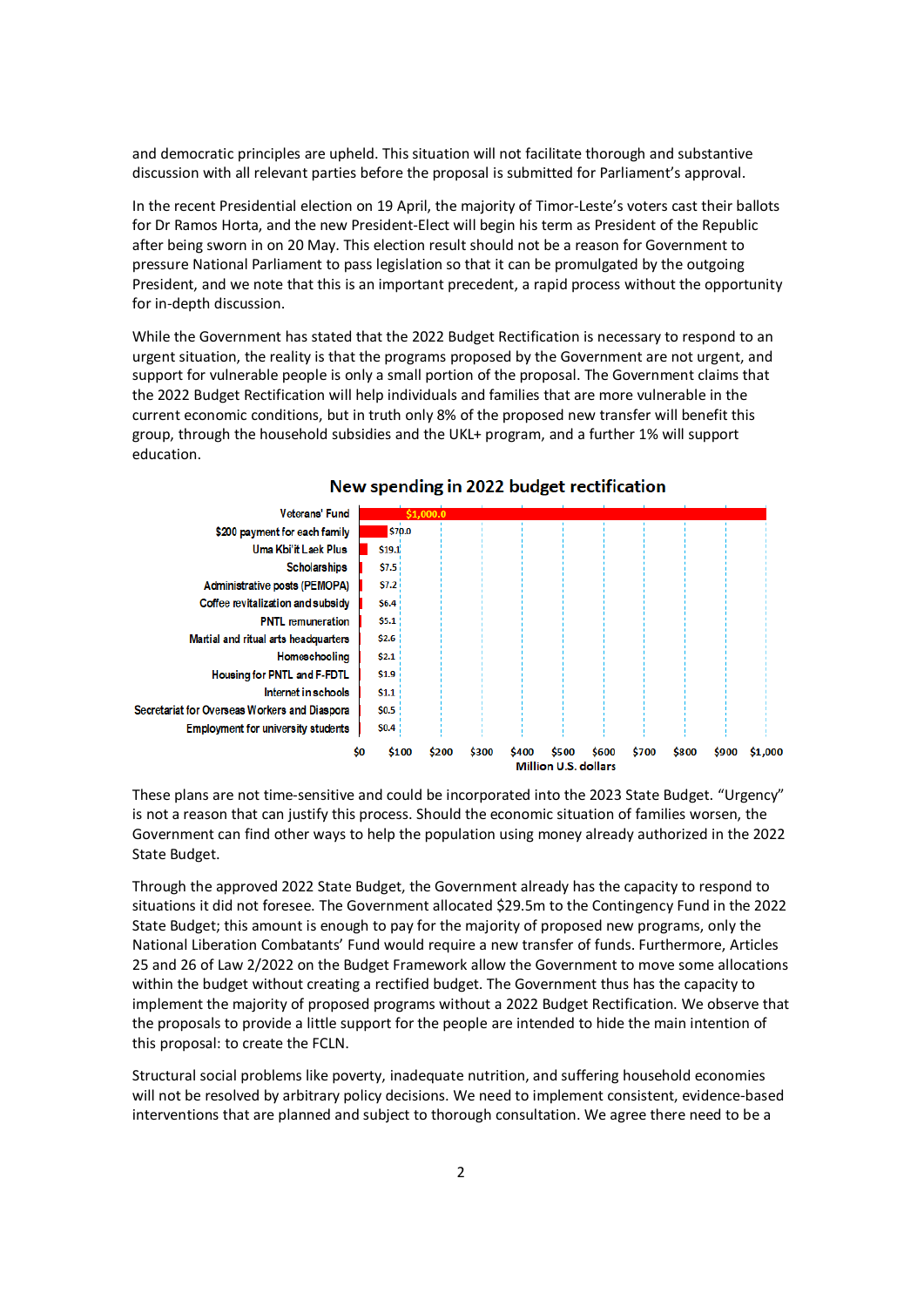greater effort to create long-term solutions to these pressing issues, but the answer is not in the sudden introduction of new measures during an election cycle.

From the perspective of transparency, we are also concerned that most of the funds that the Government proposes to spend will be allocated as Public Transfers through the Whole of Government budget line. This means that there will not be a Ministry or other authority responsible for the programs and their expenditure. Previously, La'o Hamutuk has expressed concern in our submissions on State Budgets over the growing tendency to allocate funds through Public Transfers. In this proposal, more than 61% of spending from the Central Government Budget will be Public Transfers.

We continue to ask the Government to strengthen accountability by reducing dependency of the use of Public Transfers and the Whole of Government budget line.

#### *The proposed Rectified State Budget will impact the sustainability of the Petroleum Fund*

The transfer from the Petroleum Fund in the proposed Rectified State Budget is four times greater than the Estimated Sustainable Income. As the Government itself has recognised, this will mean that the Petroleum Fund will run out sooner. If the National Parliament is not careful about these considerations and approves the proposed Budget Rectification, the 2022 State Budget will exceed \$3 billion.

The Petroleum Fund is invested in international financial markets, and we need to consider the fact that the stability of this sole resource depends on global economic fluctuations and the spending proposed by Government and approved by Parliament. In 2015 and 2018, Timor-Leste lost money on its Petroleum Fund investments. We need to also consider that in April 2022 the international stock market declined sharply; the forthcoming Petroleum Fund reports will show a loss in the value of the Fund's investments, which may be worth \$1 billion less than the Fund's value at the end of 2021.

For these reasons, La'o Hamutuk is concerned about the Government's proposal, which will have a major impact of the sustainability of State Finances, and which is being rushed through despite a lack of urgency.

#### **Concerns about specific measures**

#### *Veterans' Fund*

 $\overline{a}$ 

The majority (89%) of the proposed 2022 Budget Rectification will be allocated to a National Liberation Combatants' Fund (FCLN). Veterans were already allocated \$95 million in the approved 2022 State Budget. Since 2010 the Government has spent more than \$1 billion on veterans, not including scholarships and some other benefits. The creation of a Veterans' Fund is not urgent changes to the existing mechanisms to support veterans and the structure of future State Budgets need to be discussed more thoroughly. La'o Hamutuk agrees that we should try to find a sustainable way to support veterans and their families, but we this is not so urgent as to require a 2022 Budget Rectification.

We are concerned with the Government's proposal to create this new Fund, with incomplete information about how it will be managed. There is not yet a Decree-Law governing the Fund, and the Government itself has not yet planned to establish a legal framework; at the end of April, the Government published its *2022 Legislative Agenda<sup>1</sup>* , which did not include legislation to create a

<sup>&</sup>lt;sup>1</sup> http://timor-leste.gov.tl/wp-content/uploads/2022/04/plano\_legislativo\_2022-f2.pdf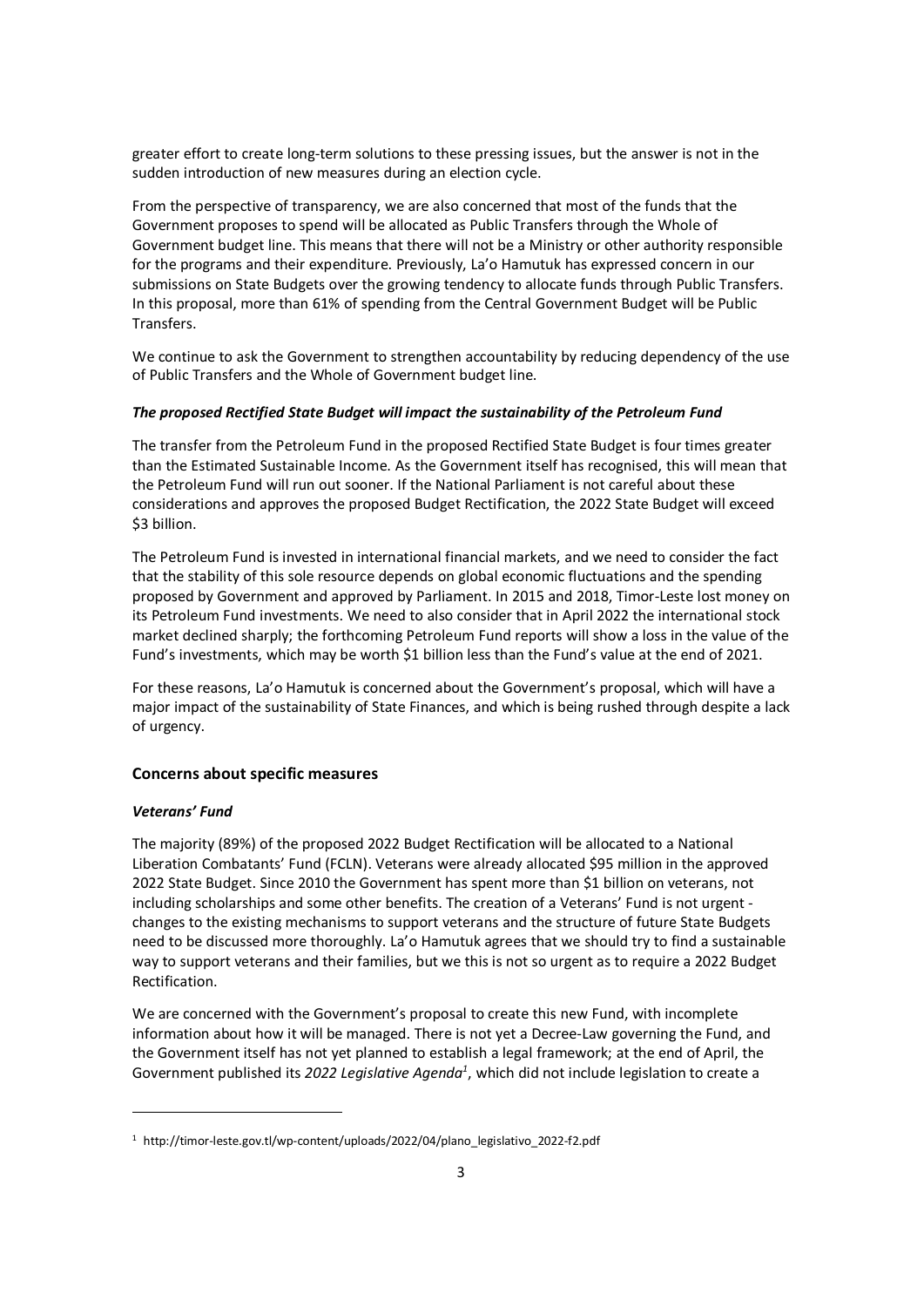National Liberation Combatants' Fund. We note that such arbitrary planning continues a pattern of past decisions regarding veterans' subsidies that were enacted without the substantial analysis and planning needed for them to be sustainable.

Furthermore, there is not enough information about the goals of the Fund. In its presentation to the *Jornadas Planeamentu*, Government explained that this Fund will replace other budget allocations to veterans' pensions, but the Government has not proposed to withdraw existing allocations to pensions. There is not yet information about the objectives and management of this large Fund without such information, how can members of National Parliament use their mandate to make wise and prudent decisions?

#### *Family subsidy (Christmas bonus)*

The proposed Budget Rectification includes \$70 million to fund a \$200 'Christmas bonus' for all families (excluding public servants). According to the 2015 census, there were 205,000 households in Timor-Leste. Based on population changes, that number may now be 235,000; this means that the total cost of the program would be \$44 million.<sup>2</sup> What will the remaining \$26 million be used for? Members of National Parliament need complete information about what this amount will be spent on.

We do not believe that the subsidy to households is an effective measure to fight poverty. We continue to ask that the Government gives priority to more vulnerable people, and distribute subsides through existing mechanisms such as the Bolsa de Mae. Assistance for vulnerable people needs to be consistent, and based on need. To respond to the situation currently faced by Timor-Leste and the world, we should discuss types of subsidies or food assistance, or appropriate mechanisms to support household food production to prevent further deterioration of nutrition levels and food shortages in the long term.

#### *Uma Kbiit Laek+*

La'o Hamutuk is concerned about inconsistency in the amount allocated to this program; according to the memo accompanying the proposed Budget Rectification Law the amount is \$19.1 million, but some press releases and coverage by *Tatoli* say the amount is \$25 million.

#### **Conclusion and Recommendations**

#### *Conclusion*

 $\overline{a}$ 

La'o Hamutuk considers that the reasons set out the Government's Explanatory Memorandum are insufficient to justify the request for urgency that National Parliament approved.

Furthermore, we are concerned that this proposal could establish a dangerous precedent that allows State Budgets that have been developed in accordance with the Budget Framework Law to be ignored when there is political motivation to quickly implement large-scale programs.

The proposed Budget Rectification is almost entirely allocated to the Veterans' Fund, which bears no relationship to global food prices or the impacts of Covid-19. The proposal to create a separate fund for veterans needs to be considered in depth, before making a large withdrawal from the Petroleum

 $2$  This figure is based on the assumption that there are 15,000 public servants who are ineligible for the subsidy - so a total of 220,000 families would be eligible, leading to a total cost of \$44m.